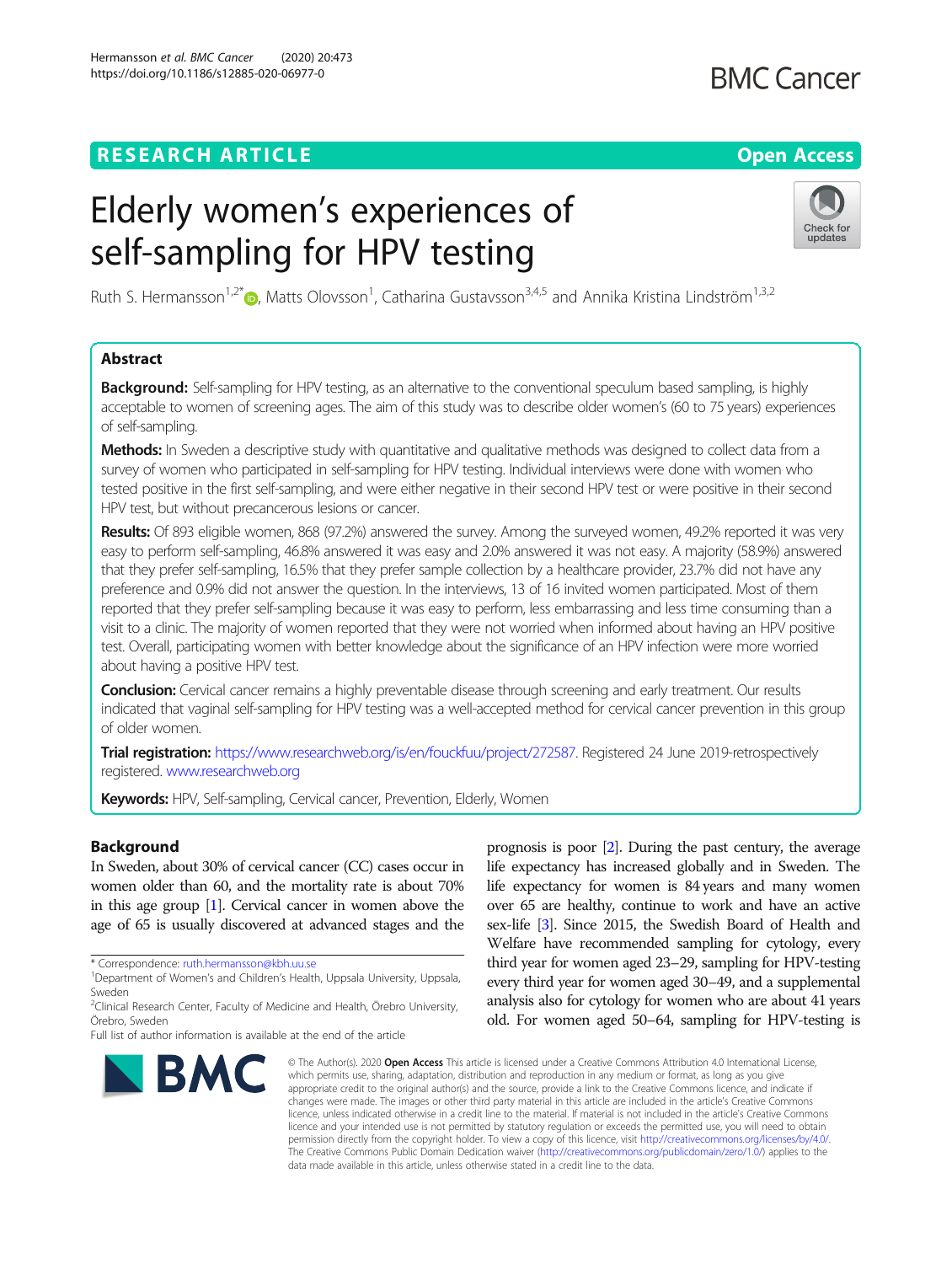recommended every 7th year [[4](#page-6-0)]. In Sweden most screening samples are collected by midwives and in the case of abnormality the patient is referred to a gynecologist.

The causal role of human papilloma virus (HPV) in the development of CC has been firmly established [\[5\]](#page-6-0). It is recognized that co-factors to a persistent HPV infection increase the risk for the development of invasive cancer. Cigarette smoking has been established as an independent risk factor for CC  $[6-8]$  $[6-8]$  $[6-8]$  $[6-8]$  $[6-8]$ . Other contributing factors are long term use of oral contraceptives, high parity, hormonal changes in the vagina, the inadequate function of the immune system and genetic instability [\[5](#page-6-0)]. HPV is sexually transmitted and most of the infections have no signs or symptoms. Indeed the majority of HPV infections, about 80%, clear spontaneously within 1 year after acquisition in young women but whether this occurs on the same extent in elderly women is unknown [[9\]](#page-6-0).

HPV 16 and 18 are responsible for about 70% of all cancers of the cervix and the vagina [\[5,](#page-6-0) [10](#page-6-0)]. The clinical value of HPV testing is well established, and HPV testing demonstrates superior efficacy for reducing the incidence of cervical cancer compared to cervical cytology [[11\]](#page-6-0). Vaginal self-sampling is an appropriate option for HPV testing, since the results are fully comparable with those from samples collected by a healthcare provider, as a reliable method for HPV testing for women of screening ages [\[12](#page-6-0), [13](#page-6-0)]. Repeat testing for HPV can be used to increase the specificity in the screening for CC [[14,](#page-6-0) [15](#page-6-0)]. Cervical cancer is a highly preventable disease, and each new case can be seen as a failure. Cervical cancer screening programs in many countries stop at around the age of 65. There is however no clear evidence on what is the appropriate age to stop screening [[16\]](#page-6-0). Curves that show age-specific incidence of CC in areas with established cervical screening programs have two peaks: one around 40 years and the other at around 75 years. In Sweden, the second peak has decreased only modestly with time [[17\]](#page-6-0).

Few studies have investigated HPV testing in older women, who are no longer included in the screening program [[18](#page-6-0), [19\]](#page-6-0). A recent study showed a high positive predictive value (PPV) for detecting high-grade squamous intraepithelial lesion (HSIL), by repeat HPV self-sampling and biopsies for histological analysis [\[15\]](#page-6-0). It has also been shown that the HPV test shows much higher sensitivity than cytology in detecting cervical dysplasia [[18](#page-6-0), [20](#page-6-0)]. Women's attitudes to, and acceptability of, self-sampling has been evaluated in several studies showing that selfsampling was highly acceptable as an alternative to the conventional speculum based sampling [\[15](#page-6-0), [16\]](#page-6-0). There are however no studies on acceptability of self-sampling for HPV testing in older women. The aim of this study therefore was to explore how older women (60 to 75 years) experience self-sampling at home.

# **Methods**

This is a descriptive study using quantitative and qualitative methods.

# Procedure and data collection in the survey

In a previous study 1500 women were randomly selected from the Swedish population register, with 375 women in each of the four age groups 60, 65, 70 and 75. These women were invited to perform self-sampling for HPV testing [\[15](#page-6-0)]. The participation rate was as follows, 62.9% (236/375) at age 60, 63.5% (238/375) at age 65, 59.5% (223/375) at age 70 and 52.3% (196/375) at age 75. The women received detailed written information about HPV infection, instructions for sampling and the opportunity to call for more information. In brief, 893 women performed self-sampling at home and each sample was returned in a prepaid postal envelope to the laboratory for HPV analysis. For full description of the selfsampling instructions see supplementary material (Fig. [1](#page-5-0)). Women with a positive first HPV test were sent a new self-sampling kit 4 months after the first test was done. All 893 who provided a self-collected sample for HPV analysis between autumn 2014 and spring 2015, were eligible for this study and sent a survey by regular mail. The questionnaire included 20 closed-ended questions concerning various aspects of the women's health, early gynecological disease, lifestyle and two specific questions about their concerns regarding self-sampling. This questionnaire was constructed by the research group and sent by regular mail to the women. In the present study, only the questions about self-sampling were analyzed. They were asked:

- 1. How easy or difficult it had been to collect the sample at home:
- a. very easy b. easy c. not easy.
- 2. Do you prefer self-sampling as compared to a sample collected by a healthcare provider?
- a. yes b. no c. uncertain.

The survey also included an open-ended question about their opinions, experiences or advice on how the self-sampling could be improved.

#### Procedure and data collection at interviews

Women were informed from the beginning, in writing, that if the HPV test was negative they would be considered at very low risk for cervical cancer and that there would be no further follow up. All sixteen women who tested positive in the first self-sampling, and either were negative in their second HPV test  $(n = 11)$ , or were positive in their second HPV test but without precancerous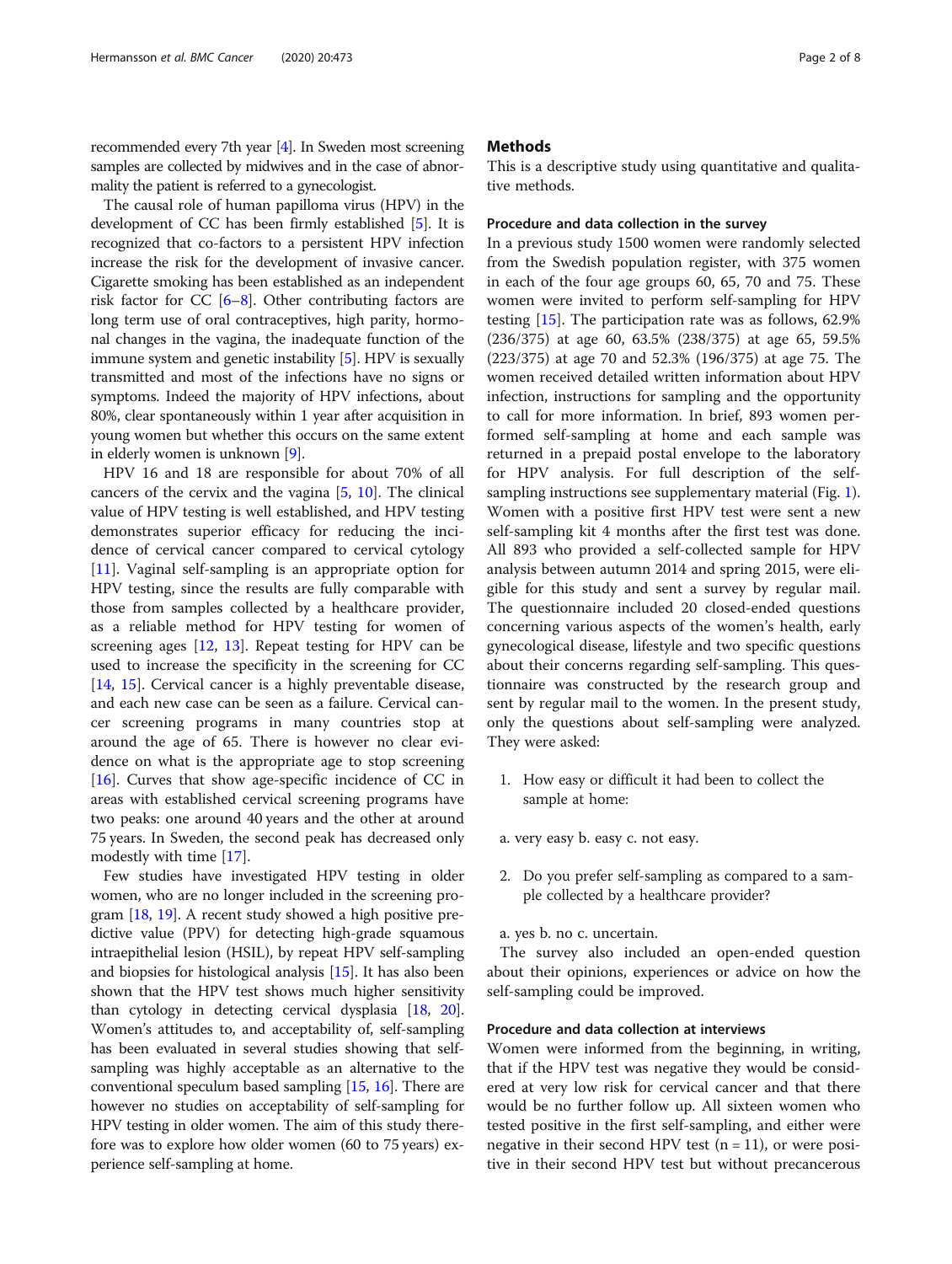lesions  $(n = 5)$ , were invited to the interviews. These women were selected since they may reasonably have pondered upon the procedure and the test results to a greater extent than women with a negative test with no follow up. At the time of the study there was no follow up guidelines for older women with an HPV positive test without dysplasia. Thirteen of the 16 invited women agreed to participate and gave written informed consent.

Individual interviews were undertaken during the winter 2017–2018 according to a semi-structured interview protocol. The protocol contained open-ended questions designed to respond to the research questions of the study. The interviews lasted 20–30 min and were carried out by the first author (a female gynecologist). The interview was conducted in a place chosen by the participants (at home for example), where only the participant and the interviewer were present and undisturbed by others. The interviews were audiorecorded and transcribed verbatim by a research assistant.

The research questions investigated by the interviews were:

- a. women's experiences about the pros and cons of performing self-sampling at home as compared to sampling by a healthcare provider.
- b. women's knowledge about HPV infection and the relationship between HPV infection and cervical cancer.
- c. women's experiences concerning notice of a positive HPV test and what feelings such information brought.

#### Data analyses

The survey data were analyzed with SPSS (Statistical Package for Social Sciences) version 24. Fisher's exact test was used. The interview data were analyzed using qualitative content analysis and undertaken in two steps [[15](#page-6-0)]. First, the text files of the interviews were read as soon as they had been transcribed, in order to gain an overview of the material. Then, three of the authors (RSH; AKL; CG) performed the data analysis with a deductive approach by reading the text again and identifying meaning units, i.e. specific units of text consisting of a single word, a few words, or a few sentences relating to the research questions for the interviews [[21](#page-6-0)]. Meaning units were condensed and coded, i.e. by labelling the content of the condensed meaning unit. Codes were then discussed and grouped together into predefined categories corresponding to the research questions investigated by the interviews. All authors participated in discussing and revising the interpretation until a consensus was arrived at.

# Results

### Survey

Of 893 eligible women, 868 (97.2%) answered the survey. The participation rate in each age group was 96.2% (60

years), 97.9% (65 years), 97.8% (70 years) and 96.9% (75 years) respectively. The background characteristics of the participants are shown in Table 1.

The survey contained two specific questions about women's experiences of self-sampling. To the question regarding how easy or difficult it had been to collect the sample at home, 49.2% answered very easy, 46.8% answered easy, 2.0% answered not easy, and 2.0% of the women did not answer this question (Table [2\)](#page-3-0). In the same table, there are also details for each age group.

To the question about the preference of self-sampling or sampling by a healthcare provider. Self-sampling was preferred by 58.9% while 16.5% prefer to have a sample collected by a healthcare provider, 23.7% did not have any preference and 0.9% of the women did not answer this question (Table [3\)](#page-3-0). In the same table, there are also details for each age group.

In the survey, there was an opportunity for the participants to leave comments or an opinion on self-sampling. There were comments from 176 women, 75 confirmed that self-sampling was easy and uncomplicated, 26 women reported that they felt uncertain as to whether the sampling was performed correctly, 11 women reported that the brush was hard and uncomfortable and two of those women reported a little bleeding after sampling.

#### **Interviews**

Thirteen women aged 60 to 75 years participated in the interviews. The results from the content analysis of the interviews pertaining to each of the three categories corresponding to the research questions, are summarized in Table [4](#page-4-0) and appear in further detail below, with quotations in text of a different font.

| <b>Table 1</b> Background characteristics of participants ( $n = 868$ ) |
|-------------------------------------------------------------------------|
|-------------------------------------------------------------------------|

| Age, years (range)                  | $60 - 75$  |
|-------------------------------------|------------|
| HPV positive, n (%)                 | 36 (4.2)   |
| HPV negative, n (%)                 | 832 (95.8) |
| Nulliparous, n (%)                  | 66 (7.6)   |
| Parity (1–7), n (%)                 | 799 (92.4) |
| Never smokers, n (%)                | 757 (87.9) |
| Current smokers, n (%)              | 85 (9.8)   |
| Previous smokers, n (%)             | 19(2.2)    |
| Single, n (%)                       | 203 (23.4) |
| Having a partner, n (%)             | 664 (76.6) |
| Sexually active, n (%)              | 380 (43.8) |
| Not sexually active, n (%)          | 453 (52.2) |
| Sexual activity not reported, n (%) | 34 (4.0)   |
|                                     |            |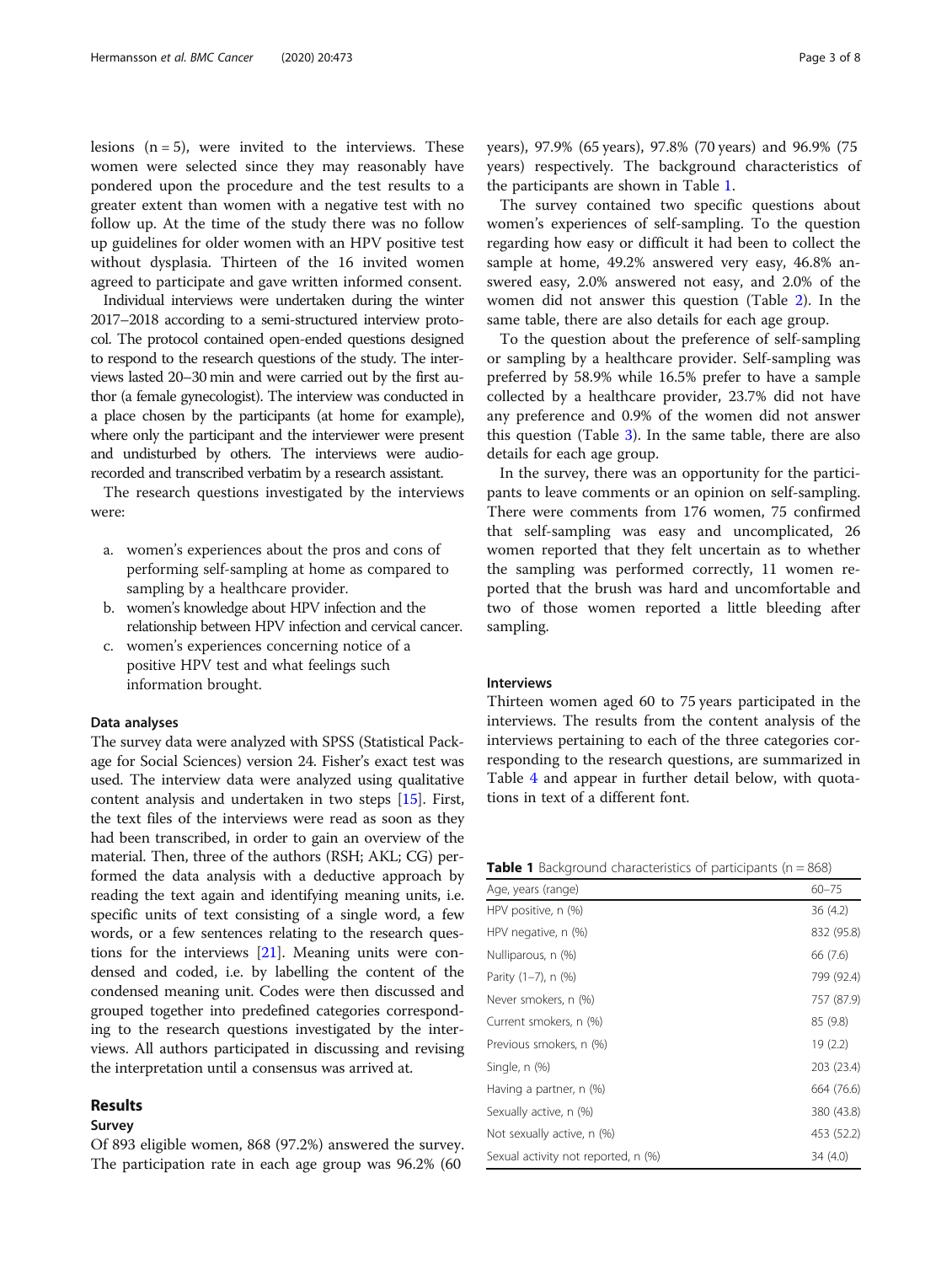| Age group years (n) | Very easy n (%) |        | Easy $n$ $(\%)$ |        | Not easy $n$ $(\%)$ |       | No answer n (%) |       |
|---------------------|-----------------|--------|-----------------|--------|---------------------|-------|-----------------|-------|
| 60 (227)            | 121             | (53.3) | 101             | (44.5) |                     | (0.9) |                 | (1.3) |
| 65 (233)            | 124             | (53.2) | 103             | (44.2) | 4                   | (1.7) |                 | (0.9) |
| 70 (218)            | 105             | (48.2) | 100             | (45.9) | 6                   | (2.8) |                 | (3.2) |
| 75 (190)            | 77              | (40.5) | 102             | (53.7) | 6                   | (3.2) |                 | (2.6) |
| <b>Total (868)</b>  | 427             | (49.2) | 406             | (46.8) | 18                  | (2.0) | 17              | (2.0) |

<span id="page-3-0"></span>Table 2 Answers by age group on how easy or difficult it had been to perform self-sampling

\*There were no significant differences in the answers between age groups ( $p = 0.104$ )

# Self-sampling at home compared with sampling by a healthcare provider

Most of the women interviewed responded that it was relatively easy to take a vaginal self-sample. One of the women had difficulties performing self-sampling due to rheumatic disease. Only one woman reported feeling unsafe and troubled with self-sampling and preferred sampling by a healthcare provider. The majority of the women interviewed experienced that self-sampling was practical, less embarrassing and less uncomfortable than sampling by a healthcare provider. A very important factor was that the self-sampling was less time consuming than visiting a clinic. Most of the women preferred selfsampling due to the difficulties related to obtaining an appointment at the healthcare center.

"If it is just as good then it is great to do it at home, so that I don't have to take up someone else's time". "I'm not afraid to test new things. And also, I believe that it's effective for me because I don't have the time, so to speak. I mean, having to go somewhere, sit in line and wait and then to get back home... and in addition, I don't have a car anymore."

Almost all of the women interviewed were in favor of self- sampling instead of a vaginal examination with instruments performed by a healthcare professional. The majority of the women felt safe and comfortable with the information and instructions that they received with the study invitation and would prefer self-sampling if available.

"It was better than having a male doctor and having to lie down with spread legs".

# Knowledge and concerns about HPV infection and the relationship between HPV infection and the risk of cancer disease

Most of the women interviewed reported limited knowledge about HPV and the relationship between HPV infection and CC. More than half of the women knew, or at least had some vague idea, that HPV is a sexually transmitted infection. About half of the women reported that they knew that for as long as they were sexually active there was a reason to participate in this study.

"I have read something … .my mother died because of cervical cancer and I want to prevent it..."

Most of the women did know about the HPV vaccine and its use for cervical cancer prevention.

"I know that HPV can cause cancer. I don't know how exactly, but I know that young girls can get an HPV vaccination before their sexual debut".

Not one of the women interviewed knew the reason why the screening program ends at the age of 60. Some of the women thought that it was age-related discrimination and a few assumed that it was for economic reasons.

"They do not care about us older women!"

Table 3 Answers by age group about sampling preference

| Age group years (n) | Prefer self-sampling<br>n(%) |        | Prefer health- care provider<br>n(%) |        | Uncertain<br>n(%) |        | No answer<br>n(%) |       |
|---------------------|------------------------------|--------|--------------------------------------|--------|-------------------|--------|-------------------|-------|
| 60 (227)            | 124                          | (54.6) | 41                                   | (18.0) | 61                | (26.9) |                   | (0.4) |
| 65 (233)            | 142                          | (60.9) | 34                                   | (14.6) | 56                | (24.0) |                   | (0.4) |
| 70 (218)            | 118                          | (54.1) | 43                                   | (19.7) | 55                | (25.2) |                   | (0.9) |
| 75 (190)            | 127                          | (66.8) | 25                                   | (13.2) | 34                | (17.9) | $\overline{4}$    | (2.1) |
| <b>Total (868)</b>  | 511                          | (58.9) | 143                                  | (16.5) | 206               | (23.7) | 8                 | (0.9) |

\*There were no significant differences in the answers between age groups ( $p = 0.085$ )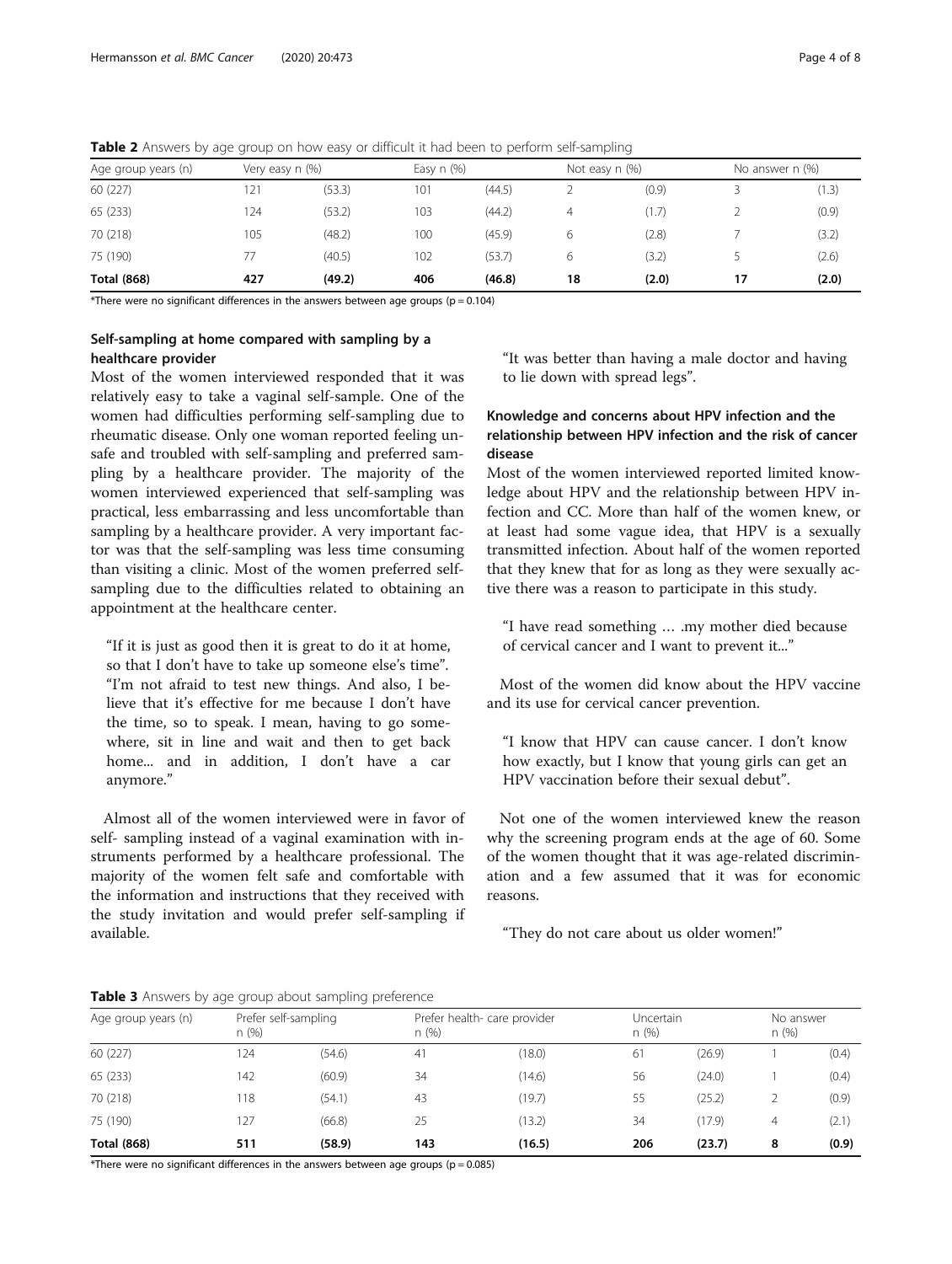<span id="page-4-0"></span>

| <b>Table 4</b> Categories and examples of codes and meaning units in each category |  |
|------------------------------------------------------------------------------------|--|
|                                                                                    |  |

| Categories                                                                                  | Codes in each category                                                                                                                                                                   | Examples of meaning units                                                                                                                                                                                                                                                                                                          |
|---------------------------------------------------------------------------------------------|------------------------------------------------------------------------------------------------------------------------------------------------------------------------------------------|------------------------------------------------------------------------------------------------------------------------------------------------------------------------------------------------------------------------------------------------------------------------------------------------------------------------------------|
| HPV self-sampling compared with sampling<br>by a healthcare provider.                       | - Easy to perform self-sampling at home<br>- Easy to understand the instructions<br>- Preference of self-sampling compared with<br>sampling by a healthcare professional at a<br>clinic. | - It was very good, I mean, that you could do it at<br>home and then just send it.<br>-Very easy, it was great!<br>- It was actually very nice to do it myself instead of<br>lying down in this chair                                                                                                                              |
| Knowledge and concerns about the<br>relationship between HPV infection, and risk<br>for CC. | - Low knowledge about HPV<br>- Low knowledge about the relationship<br>between HPV infection and CC<br>- Low knowledge about CC screening and<br>prevention                              | - Now I know a little more after reading the<br>information, but before I didn't know so much<br>"Yes to start with I didn't actually know anything<br>but later I read a bit that it can cause cancer '<br>-No, I do not know so much. But I know there is a<br>vaccine for little girls.                                         |
| Experiences and feelings about an HPV<br>positive result.                                   | - Worries regarding an HPV positive result<br>- No feelings of shame about having an HPV<br>positive result<br>- Need for more information                                               | -I was not worried! A little surprised, maybe.<br>-I was a little frightened. I didn't know much about it.<br>I wondered if I had cancer.<br>-I did not think so much about this! I have been<br>married to the same man for more than 30 years.<br>-It felt safe to know that you could call for more<br>information if you want! |

CC Cervical cancer.

"No, I don't understand … I mean you have sexual intercourse after 60 as well …".

Many of the women were confused about whether HPV resolves on its own and whether a treatment exists. There was also confusion about the correlation between the woman's age and the risk of CC. Some of the women believed that after 60 years of age the risk of CC disappears. The interviewed women did not know that there are many different types of HPV. Few of the women knew that HPV could cause other types of cancer besides cervical cancer.

A few of the women reported that they were worried at first; about whether they could be confident about having performed the self-sampling correctly.

"I was worried! Did I do it right?"

Not one of the women interviewed reported being worried about the accuracy of the test or other factors in the procedure, such as sending the test by mail. All of the women felt comfortable knowing that making contact with the gynecologist responsible for the study, by either phone or e-mail, was possible.

# Experiences and feelings about an HPV-positive result

All of the women interviewed had tested positive for HPV on the first test. Most of the women reported that this information did not cause anxiety. The majority of them expressed that they had faith in the healthcare service and that they did not feel worried while waiting for the result of the second HPV test.

"I was not afraid! I thought that a new test would be done and if necessary, I will receive help from healthcare services".

A few of the women were afraid of the potential implications of an HPV infection. For example, one woman was worried about her husband and the possibility that he was also at risk of having cancer. Another woman was worried about infecting someone else with HPV. Only one woman was very afraid concerning the risk for CC, that is, afraid that the HPV infection had already turned into a cancer disease.

Overall, those women interviewed who has more knowledge about HPV had expressed more worries about having a positive HPV test.

"I thought like: do I have a ticking bomb? Could this become cancer?"

More than half of the women interviewed were in a stable intimate relationship and no one reported that a positive HPV test had affected the relationship adversely. One women had had a short-term relationship, which was the principal reason for her taking part in the study. Not one of the women interviewed reported feeling shame or anxiety concerning the notice of a positive HPV test.

# **Discussion**

This is the first study focusing on older women performing self-sampling at home for the analysis of HPV. The participants in this study represent Swedish women too old for the national CC screening program, which at the time of the study ended at 60 years of age. The aim of this study was to describe the experiences of elderly women performing self-sampling for HPV testing.

We found high acceptability for self-sampling, which is consistent with previous studies on younger women [[22](#page-6-0)–[24](#page-6-0)]. Among surveyed women, the vast majority responded that it was easy to take a self-sample. Only 2% of the participants in the survey indicated that self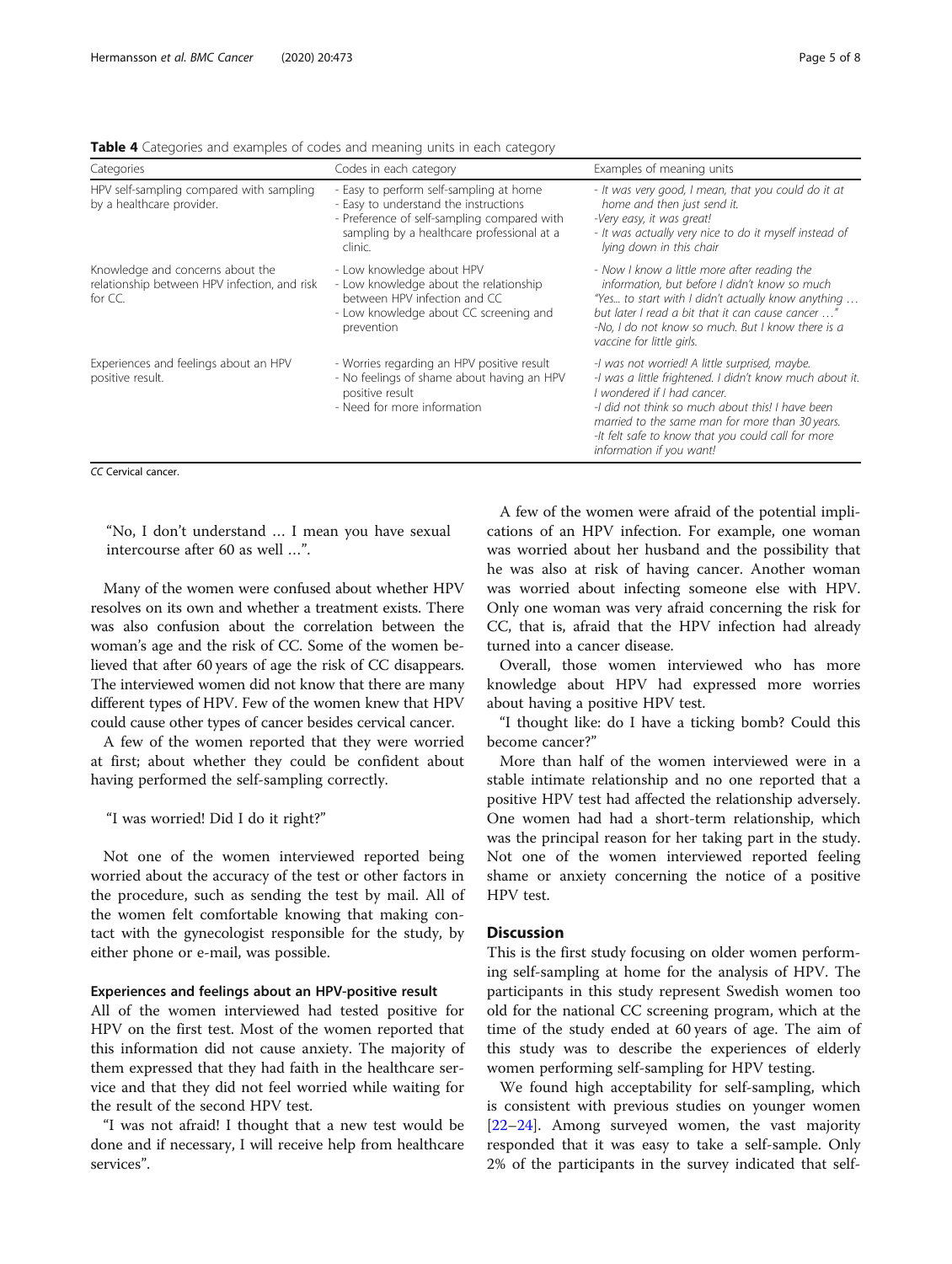<span id="page-5-0"></span>sampling was not easy. To the question about the preference of self-sampling compared to sampling by a healthcare professional, more than half of the women reported that they prefer self-sampling, which is also in agreement with previous studies [[24](#page-6-0), [25](#page-6-0)]. Nelson et al. reported in a review that self-sampling for HPV testing is generally well accepted by women not attending the screening program, and is preferred to clinician-based sampling [[22\]](#page-6-0). There was no difference in acceptability between the age groups in this study.

The interviews aimed to capture women's experiences and concerns about self-sampling, their knowledge about HPV and their experiences concerning the notice of a positive HPV test. The women interviewed had almost no knowledge about HPV testing and no one was familiar with self-sampling before participation in the current study. The participants in the interviews generally had good experiences of self-sampling at home. They could see advantages such as it being easy, comfortable, maintaining privacy, and it was also less time and resource consuming than an appointment at a clinic. These results are surprisingly similar to what has been shown in earlier studies performed on younger women [[23](#page-6-0), [26](#page-6-0)]. Most of the women in our study were confident with the self-sampling and the accuracy of the test result. Nobody was worried about using regular mail to send the sample and all seemed to be confident with the analysis. It is concluded that the elderly women in our study prefer self-sampling for HPV testing as a part of a cervical cancer prevention program for elderly women. Similar results were shown in a Finnish study conducted on non-attendees who performed self-sampling, where more than 80% felt confident with the self-sampling and a similar proportion trusted the test results [[26\]](#page-6-0).

A lack of knowledge about the relationship between the HPV infection and CC development, or the underestimation of the risk for CC, was found, and this could be one reason for the low level of worry and concern about a positive HPV test. The interviews showed that women with better knowledge about HPV were more worried about being HPV positive.

Most of the interviewed participants had a stable relationship. We found that no one reported feelings of shame or anxiety on being diagnosed with HPV, and no one described that this knowledge had a negative impact on their relationship. These findings are not in agreement with other studies where they found that women were anxious about being HPV positive, since an HPV infection is a sexually transmitted disease that could have a negative impact on their relationship. A study conducted in London, on Hindu women, reported that the knowledge of a positive HPV test and the fact that no treatment exists, was a cause of concern and anxiety in those women, and they considered that this knowledge could have negative effects on their relationships [\[25\]](#page-6-0). O'Connor et al. reported that the shame and embarrassment expressed by some of the women interviewed, resulted from HPV being sexually transmitted. A few women feared they would experience stigma, and be judged promiscuous by their peers because of an HPV positive test [\[26](#page-6-0)]. It remains unclear why the notice of an HPV positive test does not cause feelings of shame or anxiety in the participants in our study. It might be that the women in the current study are much older and that many of them had limited knowledge about HPV.

In our study, the majority was comfortable and satisfied with the information and instructions that they received in the study invitation. This outcome has several practical implications, for example, including adequate and balanced information about HPV and the significance of an HPV infection, to prepare the woman for the coming test result and possible further examination.

We also found a high demand for, and intention to use, self-sampling in the future. The women in our study expressed that they would use self-sampling if it was available and most of them asked for the next time-point for sampling. Our findings are important because in Sweden life expectancy for women is high and about one third of the new CC cases occur in women above the age of 60 [[1](#page-6-0)]. Self-sampling thus constitutes a superior alternative for also providing screening to elderly women. Moreover self-sampling has the potential to further reduce costs as it eliminates the need for an initial clinical encounter in the screening process [\[27](#page-6-0), [28\]](#page-7-0).

The strength of the study is the high response rate, with most women in each age group answering the survey, also that 13 of the 16 women eligible for the interviews gave written consent and participated in the interviews. A limitation is that the study was performed only in one region of Sweden. A larger number of participants may have resulted in more information. Another limitation might be that the women in the study were no longer included in the national CC screening program, which could have influenced their attitude to self-sampling as an opportunity to be screened.

#### Conclusion

Our results indicate that vaginal self-sampling for HPV testing is a well-accepted method for cervical cancer prevention in this group of elderly women.

#### Supplementary information

Supplementary information accompanies this paper at [https://doi.org/10.](https://doi.org/10.1186/s12885-020-06977-0) [1186/s12885-020-06977-0](https://doi.org/10.1186/s12885-020-06977-0).

Additional file 1. Fig. 1 Self-sampling instructions

#### Abbreviations

HPV: Human Papilloma Virus; CC: Cervical Cancer; PPV: Positive Predictive Value; HSIL: High-grade Squamous Intraepithelial Lesion; RSH: Ruth Sanchez Hermansson; AKL: Annika Kristina Lindström; CG: Catharina Gustavsson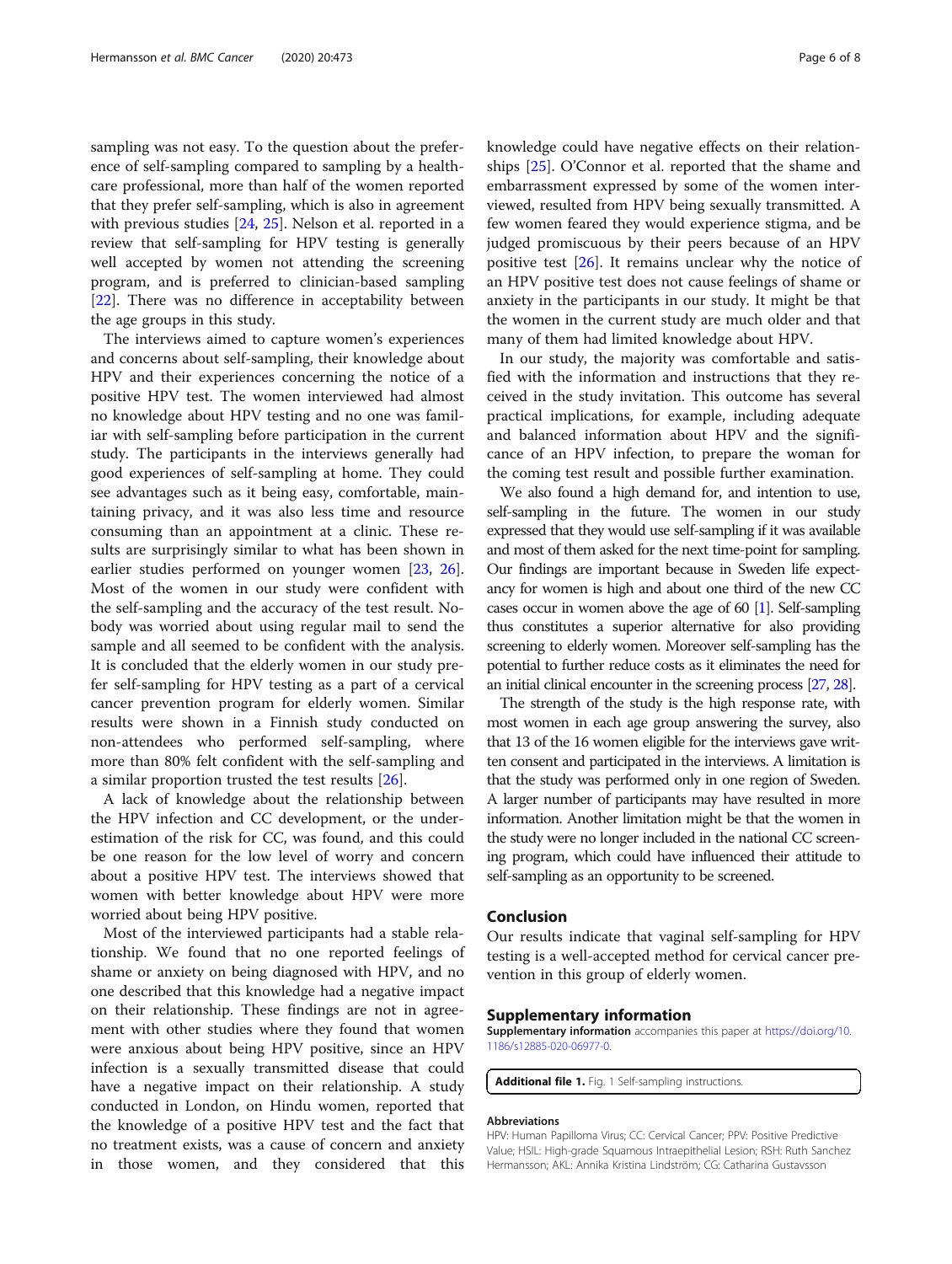#### <span id="page-6-0"></span>Acknowledgements

Not applicable.

#### Authors' contributions

All authors fulfilled the requirements for authorship and have approved the manuscript for submission. Each author's contribution to authorship; RH: idea conception, data collection, statistical analysis, manuscript development and editing. CG: idea conception, manuscript development and editing. MO: supervision, idea conception, manuscript development and editing. AKL: idea conception, project planning, statistical analysis, manuscript development and editing.

#### Funding

This work was supported by the Regional Research Council Uppsala - Örebro, Sweden, with financial resources for materials and services such as mail handling and interview transcription.

(Grant number RFR 383351 and RFR-561251). The founders had no role in study design, data collection and analysis, decision to publish, or preparation of the manuscript. Open access funding provided by Uppsala University.

#### Availability of data and materials

Data are available on request for any interested researcher to allow replication of results, provided all ethical and legal requirements are met according to GDPR. The General Data Protection Regulation for the European Union. The datasets generated and analyzed during the current study are not publicly available due to the modest size of the sample in the interview, and to avoid the participants being identified. The survey is only in Swedish and the interview questions are translated to English and submitted as supplement. Contact person, Center for Clinical Research, Dalarna, Uppsala University, [Karin.bjorlin@regiondalarna.se](mailto:Karin.bjorlin@regiondalarna.se) Nissers väg 3, SE-79182 Sweden.

#### Ethics approval and consent to participate

The study was approved by the Regional Ethics Committee in Uppsala (Dnr.2014/024 and 2017/380). The Regional Ethics Committee in Uppsala included Uppsala University, Karlstad University, Örebro University, Dalarna University, University of Gävle, Mälardalen University and Swedish University of Agricultural Sciences.

Written informed consent was obtained from all participants including consent for publication.

#### Consent for publication

Consent for publication was obtained from The Regional Ethics Committee in Uppsala (Dnr.2014/024 and 2017/380). Written informed consent was obtained from all participants including consent for publication.

#### Competing interests

The authors declare that they have no competing interests.

#### Author details

<sup>1</sup>Department of Women's and Children's Health, Uppsala University, Uppsala, Sweden. <sup>2</sup>Clinical Research Center, Faculty of Medicine and Health, Örebro University, Örebro, Sweden. <sup>3</sup>Center for Clinical Research Dalarna, Uppsala University, Falun, Sweden. <sup>4</sup>School of Education, Health and Social Studies, Dalarna University, Falun, Sweden. <sup>5</sup>Department of Public Health and Caring Sciences, Family Medicine and Preventive Medicine, Uppsala University, Uppsala, Sweden.

#### Received: 22 November 2019 Accepted: 19 May 2020 Published online: 26 May 2020

#### References

- Danckert B F, Engholm G, Hansen HL, Johannesen TB, Khan S, Kötlum JE, Ólafsdottir E, Schmidt LKH, Virtanen A and Storm HH. NORDCAN: Cancer incidence, mortality, Prevalence and Survival in the Nordic Countries Version 8.2. 2019.
- 2. Darlin L, Borgfeldt C, Widen E, Kannisto P. Elderly women above screening age diagnosed with cervical cancer have a worse prognosis. Anticancer Res. 2014;34(9):5147–51.
- 3. Beckman N, Waern M, Gustafson D, Skoog I. Secular trends in self reported sexual activity and satisfaction in Swedish 70 year olds: cross sectional survey of four populations, 1971-2001. BMJ. 2008;337:a279.
- 4. Socialstyrelsen LsmcoH-t. Livmoderhalscancer screening med cytologi och HPV-test - Socialstyrelsen; 2015.
- 5. Bosch FX, Lorincz A, Munoz N, Meijer CJ, Shah KV. The causal relation between human papillomavirus and cervical cancer. J Clin Pathol. 2002; 55(4):244–65.
- 6. Fonseca-Moutinho JA. Smoking and cervical cancer. ISRN Obstet Gynecol. 2011;2011:847684.
- 7. Huttunen R, Laine J, Lumio J, Vuento R, Syrjanen J. Obesity and smoking are factors associated with poor prognosis in patients with bacteraemia. BMC Infect Dis. 2007;7:13.
- International Collaboration of Epidemiological Studies of Cervical C, Appleby P, Beral V, Berrington de Gonzalez A, Colin D, Franceschi S, et al. Carcinoma of the cervix and tobacco smoking: collaborative reanalysis of individual data on 13,541 women with carcinoma of the cervix and 23,017 women without carcinoma of the cervix from 23 epidemiological studies. Int J Cancer. 2006;118(6):1481–95.
- 9. Woodman CB, Collins S, Winter H, Bailey A, Ellis J, Prior P, et al. Natural history of cervical human papillomavirus infection in young women: a longitudinal cohort study. Lancet. 2001;357(9271):1831–6.
- 10. Walboomers JM, Jacobs MV, Manos MM, Bosch FX, Kummer JA, Shah KV, et al. Human papillomavirus is a necessary cause of invasive cervical cancer worldwide. J Pathol. 1999;189(1):12–9.
- 11. Ronco G, Giorgi-Rossi P, Carozzi F, Confortini M, Dalla Palma P, Del Mistro A, et al. Efficacy of human papillomavirus testing for the detection of invasive cervical cancers and cervical intraepithelial neoplasia: a randomised controlled trial. Lancet Oncol. 2010;11(3):249–57.
- 12. Gupta S, Palmer C, Bik EM, Cardenas JP, Nunez H, Kraal L, et al. Selfsampling for human papillomavirus testing: increased cervical cancer screening participation and incorporation in international screening programs. Front Public Health. 2018;6:77.
- 13. Jentschke M, Chen K, Arbyn M, Hertel B, Noskowicz M, Soergel P, et al. Direct comparison of two vaginal self-sampling devices for the detection of human papillomavirus infections. J Clin Virol. 2016;82:46–50.
- 14. Gyllensten U, Sanner K, Gustavsson I, Lindell M, Wikstrom I, Wilander E. Short-time repeat high-risk HPV testing by self-sampling for screening of cervical cancer. Br J Cancer. 2011;105(5):694–7.
- 15. Lindstrom AK, Hermansson RS, Gustavsson I, Hedlund Lindberg J, Gyllensten U, Olovsson M. Cervical dysplasia in elderly women performing repeated self-sampling for HPV testing. PLoS One. 2018;13(12):e0207714.
- 16. Arbyn M, Anttila A, Jordan J, Ronco G, Schenck U, Segnan N, et al. European guidelines for quality Assurance in Cervical Cancer Screening. Second edition--summary document. Ann Oncol. 2010;21(3):448–58.
- 17. CIE TBoHaW. Cancer incidence in Sweden; 2016. [www.sos.se.](http://www.sos.se)
- 18. Hermansson RS, Olovsson M, Hoxell E, Lindstrom AK. HPV prevalence and HPV-related dysplasia in elderly women. PLoS One. 2018;13(1): e0189300.
- 19. Lanner L, Lindstrom AK. Incidence of HPV and HPV related dysplasia in elderly women in Sweden. PLoS One. 2020;15(3):e0229758.
- 20. Gyllensten U, Lindell M, Gustafsson I, Wilander E. HPV test shows low sensitivity of pap screen in older women. Lancet Oncol. 2010;11(6):509–10 author reply 10-1.
- 21. Graneheim UH, Lindgren BM, Lundman B. Methodological challenges in qualitative content analysis: a discussion paper. Nurse Educ Today. 2017;56:29–34.
- 22. Nelson EJ, Maynard BR, Loux T, Fatla J, Gordon R, Arnold LD. The acceptability of self-sampled screening for HPV DNA: a systematic review and meta-analysis. Sex Transm Infect. 2017;93(1):56–61.
- 23. Quincy BL, Turbow DJ, Dabinett LN. Acceptability of self-collected human papillomavirus specimens as a primary screen for cervical cancer. J Obstet Gynaecol. 2012;32(1):87–91.
- 24. Dzuba IG, Diaz EY, Allen B, Leonard YF, Lazcano Ponce EC, Shah KV, et al. The acceptability of self-collected samples for HPV testing vs. the pap test as alternatives in cervical cancer screening. J Womens Health Gend Based Med. 2002;11(3):265–75.
- 25. Sultana F, Mullins R, English DR, Simpson JA, Drennan KT, Heley S, et al. Women's experience with home-based self-sampling for human papillomavirus testing. BMC Cancer. 2015;15:849.
- 26. Virtanen A, Nieminen P, Niironen M, Luostarinen T, Anttila A. Self-sampling experiences among non-attendees to cervical screening. Gynecol Oncol. 2014;135(3):487–94.
- 27. Nahvijou A, Hadji M, Marnani AB, Tourang F, Bayat N, Weiderpass E, et al. A systematic review of economic aspects of cervical cancer screening